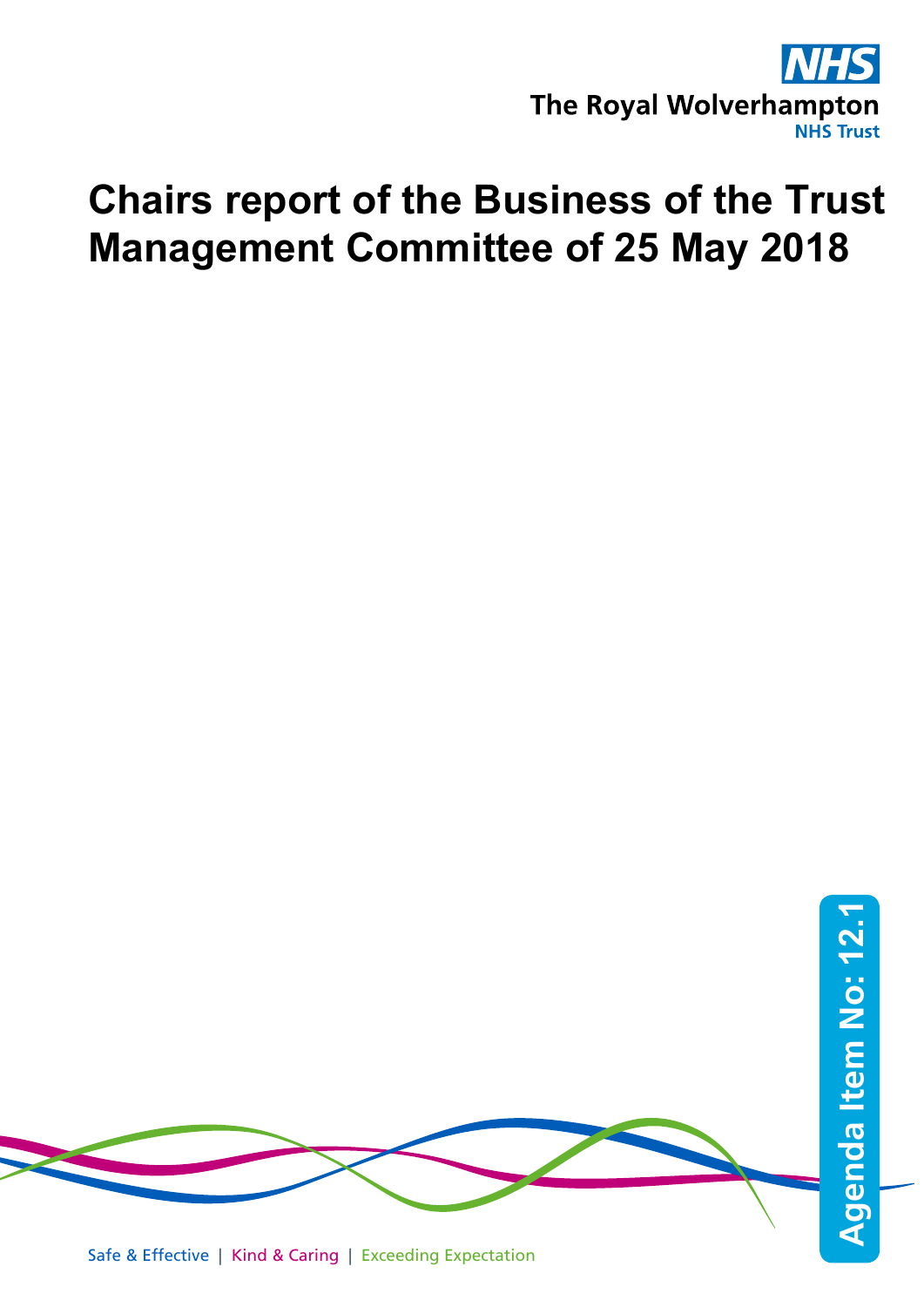**NHS** The Royal Wolverhampton

| <b>Trust Board Report</b>                                                                                 |                                                                                                                                                                                                                                                                                                                                                                                                                                                 |  |
|-----------------------------------------------------------------------------------------------------------|-------------------------------------------------------------------------------------------------------------------------------------------------------------------------------------------------------------------------------------------------------------------------------------------------------------------------------------------------------------------------------------------------------------------------------------------------|--|
| <b>Meeting Date:</b>                                                                                      | 25 June 2018                                                                                                                                                                                                                                                                                                                                                                                                                                    |  |
| Title:                                                                                                    | Chairs report of the Business of the Trust Management Committee of 25<br>May 2018                                                                                                                                                                                                                                                                                                                                                               |  |
| <b>Report of:</b>                                                                                         | The Trust Management Committee's role is to oversee and co-ordinate the<br>Trust operations on a Trust-wide basis and to direct and influence the Trust<br>service strategies and other key service improvement strategies which impact<br>on these, in accordance with the Trust overall vision, values and business<br>strategy.                                                                                                              |  |
| <b>Action</b><br><b>Requested:</b>                                                                        | Receive and note,                                                                                                                                                                                                                                                                                                                                                                                                                               |  |
| For the attention<br>of the Board                                                                         |                                                                                                                                                                                                                                                                                                                                                                                                                                                 |  |
| <b>Assure</b>                                                                                             | The Report provides assurance regarding the approval of Business Cases<br>$\bullet$<br>and Policies.                                                                                                                                                                                                                                                                                                                                            |  |
| <b>Advise</b>                                                                                             | The report raises no new or changed risks.<br>$\bullet$                                                                                                                                                                                                                                                                                                                                                                                         |  |
| <b>Alert</b>                                                                                              | $\bullet$                                                                                                                                                                                                                                                                                                                                                                                                                                       |  |
| <b>Author + Contact</b><br>Details:                                                                       | Tel 01902 694294 Email keith wilshere1@nhs.net                                                                                                                                                                                                                                                                                                                                                                                                  |  |
| <b>Links to Trust</b><br><b>Strategic</b><br><b>Objectives</b>                                            | 1. Create a culture of compassion, safety and quality<br>2. Proactively seek opportunities to develop our services<br>3. To have an effective and well integrated local health and care system that operates<br>efficiently<br>4. Attract, retain and develop our staff, and improve employee engagement<br>5. Maintain financial health - Appropriate investment to patient services<br>6. Be in the top 25% of all key performance indicators |  |
| <b>Resource</b><br>Implications:                                                                          | None.                                                                                                                                                                                                                                                                                                                                                                                                                                           |  |
| <b>Main Discussion/Action Points:</b>                                                                     |                                                                                                                                                                                                                                                                                                                                                                                                                                                 |  |
| <b>Considered and approved the following business cases:</b>                                              |                                                                                                                                                                                                                                                                                                                                                                                                                                                 |  |
|                                                                                                           |                                                                                                                                                                                                                                                                                                                                                                                                                                                 |  |
| 18/194: Ortho Geriatrician Consultant                                                                     |                                                                                                                                                                                                                                                                                                                                                                                                                                                 |  |
|                                                                                                           | It was agreed: that the Ortho Geriatrician Consultant Business Case be approved.                                                                                                                                                                                                                                                                                                                                                                |  |
|                                                                                                           |                                                                                                                                                                                                                                                                                                                                                                                                                                                 |  |
| 18/195: Expansion of T & O Services                                                                       |                                                                                                                                                                                                                                                                                                                                                                                                                                                 |  |
| It was agreed: that the Expansion of T & O Services Business Case be approved.                            |                                                                                                                                                                                                                                                                                                                                                                                                                                                 |  |
| 18/197: Dimethyl Fumarate (TAG 475)                                                                       |                                                                                                                                                                                                                                                                                                                                                                                                                                                 |  |
| It was agreed: that the Dimethyl Fumarate (TAG 475) Business Case be approved.                            |                                                                                                                                                                                                                                                                                                                                                                                                                                                 |  |
| 18/198: Lenvatinib (TAG 498)<br>It was agreed: that the Lenvatinib (TAG 498) Business Case be approved.   |                                                                                                                                                                                                                                                                                                                                                                                                                                                 |  |
|                                                                                                           |                                                                                                                                                                                                                                                                                                                                                                                                                                                 |  |
| 18/199: Ibrutinib (TAG 502)<br>It was agreed: that the Ibrutinib (TAG 502) Business Case be approved.     |                                                                                                                                                                                                                                                                                                                                                                                                                                                 |  |
| 18/200: Mepolizumab (TAG 431)<br>It was agreed: that the Mepolizumab (TAG 431) Business Case be approved. |                                                                                                                                                                                                                                                                                                                                                                                                                                                 |  |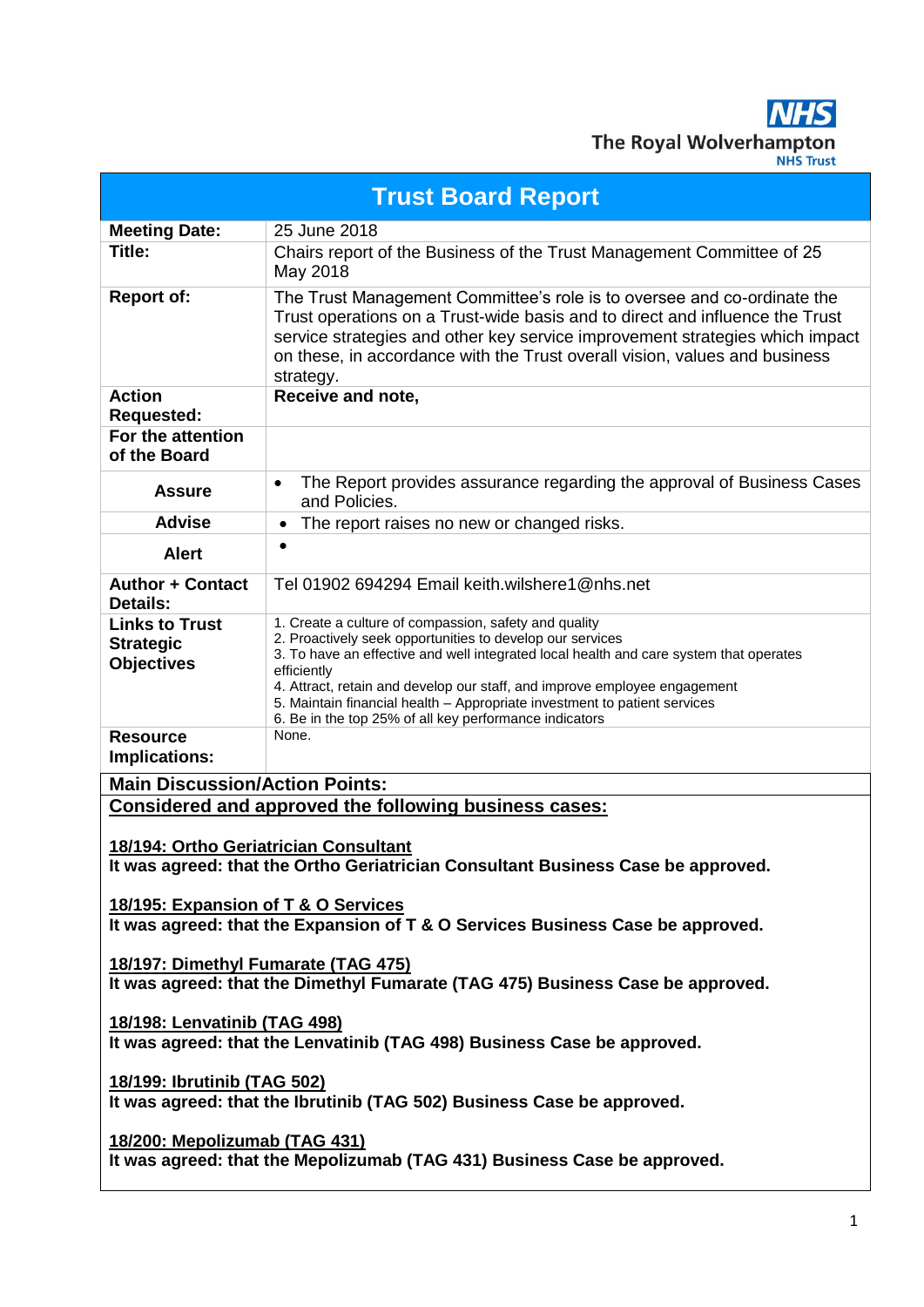# **18/201: Development of Chronic Migraine Service**

**It was agreed: that the Development of Chronic Migraine Service Business Case be approved subject to Commissioner agreement.**

# **18/203: Co-location of Services**

**It was agreed: that the Co-location of Services Business Case be approved.**

**18/204: Digital Transformation of the 0-19 Healthy Child Programme It was agreed: that the Digital Transformation of the 0-19 Healthy Child Programme Business Case be approved.**

**18/205: Tapering of Biologic Therapies in Rheumatoid Arthritis It was agreed: that the Tapering of Biologic Therapies in Rheumatoid Arthritis Business Case be approved subject to Commissioner agreement.**

**Approved the following policies;**

**18/214: Education & Training Strategy It was agreed: that the Education & Training Strategy be approved.**

# **18/215: CP62 Organ Donation Policy**

Mr Wilshere highlighted a change in the age range for donations those under 18 (not up to 16). Dr Higgins confirmed this has been re-phrased with the author.

**It was agreed: that CP62 Organ Donation Policy be approved subject to this revision.**

**18/216: HR29 On Call Arrangements Policy It was agreed: that HR29 On Call Arrangements Policy be approved.**

**18/217: HR30 Agenda for Change Policy**

**It was agreed: that HR30 Agenda for Change Policy be approved**

| <b>Risks Identified:</b>  | The Trust Management Committee has had regard to any         |
|---------------------------|--------------------------------------------------------------|
| <b>Include Risk Grade</b> | risks identified in respect of these matters. The TMC also   |
| <i>(categorisation)</i>   | has a standing item on every agenda, at which point          |
| matrix/Datix number)      | anybody present may raise any matter which is deemed to      |
|                           | be worthy of consideration for inclusion on a risk register. |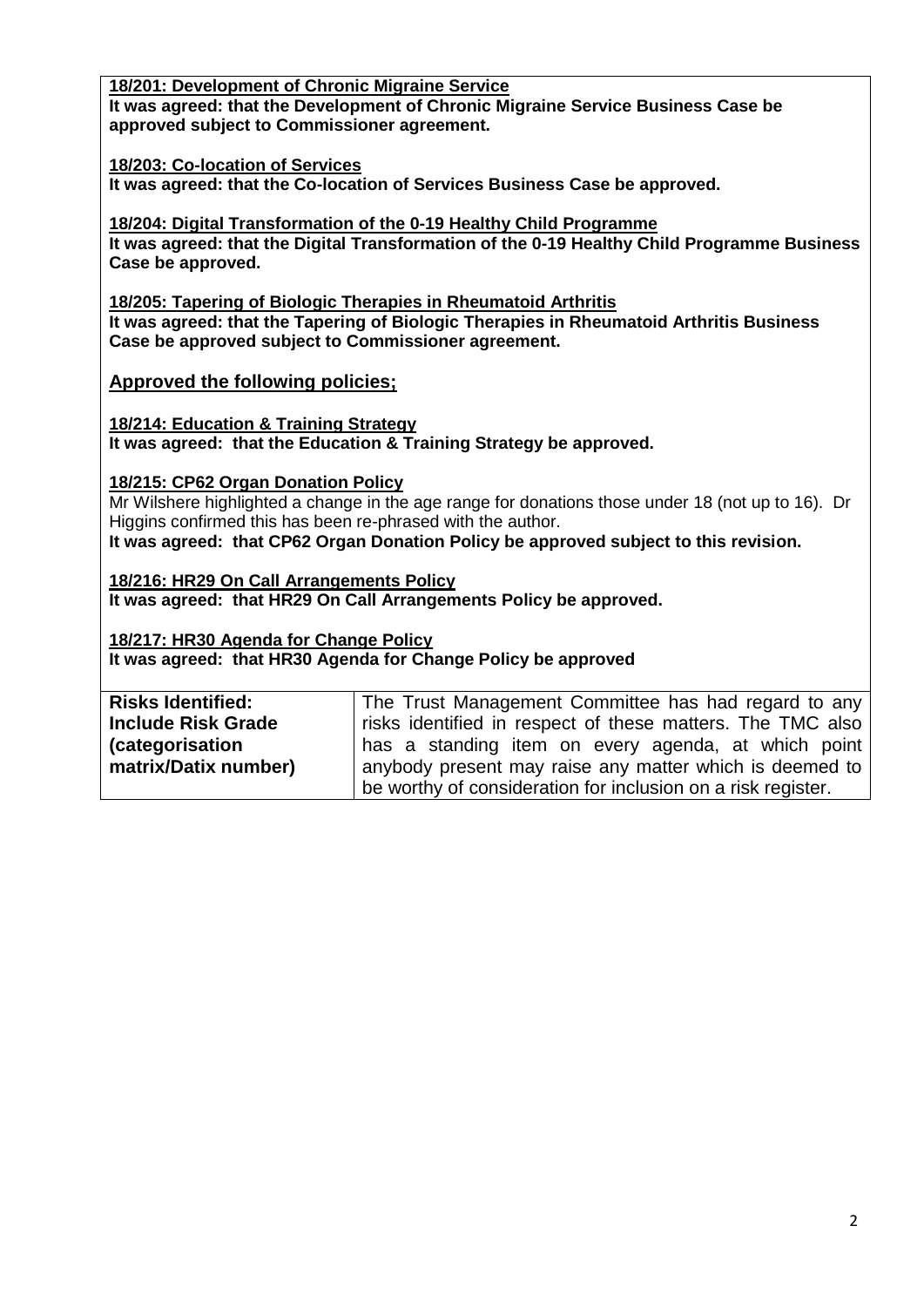# The Royal Wolverhampton NHS Trust

# **TRUST MANAGEMENT COMMITTEE**

**Minutes of the meeting of the Trust Management Committee held at 1pm on Friday 25 May 2018 in the Board Room, Corporate Services Centre, Building 12, New Cross Hospital, Wolverhampton.** 

#### **Present:**

Prof. A-M Cannaby Chief Nursing Officer Ms C Etches **Deputy Chief Executive** Dr S Grumett Lead Cancer Clinician Ms D.Hickman Deputy Chief Nurse Mr D Loughton Chief Executive Mr S Mahmud Director of Integration Ms B Morgan **Manufath Head Nurse** – Division 2 Dr J Odum Medical Director Ms T Palmer **Head of Midwifery** Prof. B Singh Clinical Director IT Ms A.Tennant Clinical Director Pharmacy Dr A K Viswanath Divisional Medical Director, D2

#### **In Attendance:**

#### **Apologies:**

Mr I Badger **Divisional Medical Director**, D1 Prof. J Cotton Director of Research and Development Ms V. Whatley (for Dr M Cooper) Director of Infection Prevention and Control Dr L Dowson Divisional Medical Director, D2 Dr S Fenner **Divisional Medical Director, D1**<br>Mr L Grant **Divisional Deputy Chief Operating Officer** Deputy Chief Operating Officer, D1 Dr C Higgins **Divisional Medical Director**, D3 Mr W Nabih **Head of Estates Developments**<br>Ms G Nuttall **Head of Estates Developments Chief Operating Officer** Mr T Powell **Deputy Chief Operating Officer, D2** Ms S Roberts **Divisional Manager, Estates and Facilities** Mr M Sharon **Director of Planning and Performance** Dr M Sidhu Divisional Medical Director, D3

Ms S.Evans **Head of Communications** Ms C.Griffiths Deputy Director of Workforce (for Mr Duffell) Matron E Lengyel Division 1 Nursing for Clair Hobbs Dr Macve **Deputising Director of Infection, Prevention** and Control (DIPC) Ms H.Troalen **Deputy Chief Financial Officer** Mr K.Wilshere **Company Secretary** 

Mr A Duffell **Director of Workforce** Ms C Hobbs Head Nurse, D1 Dr B McKaig **Deputy Medical Director** Dr J Parkes Vertical Integrated GP Ms K.Shaw Deputy Chief Operating Officer, D3 Mr K Stringer Chief Finance Officer/Deputy Chief Executive

#### **18/182: Apologies for absence**

Apologies for absence were received from Dr McKaig, Dr Parkes, Ms K.Shaw, Mr A.Duffell (Catherine Griffiths in attendance), Ms C.Hobbs (Matron E.Lengyel in attendance).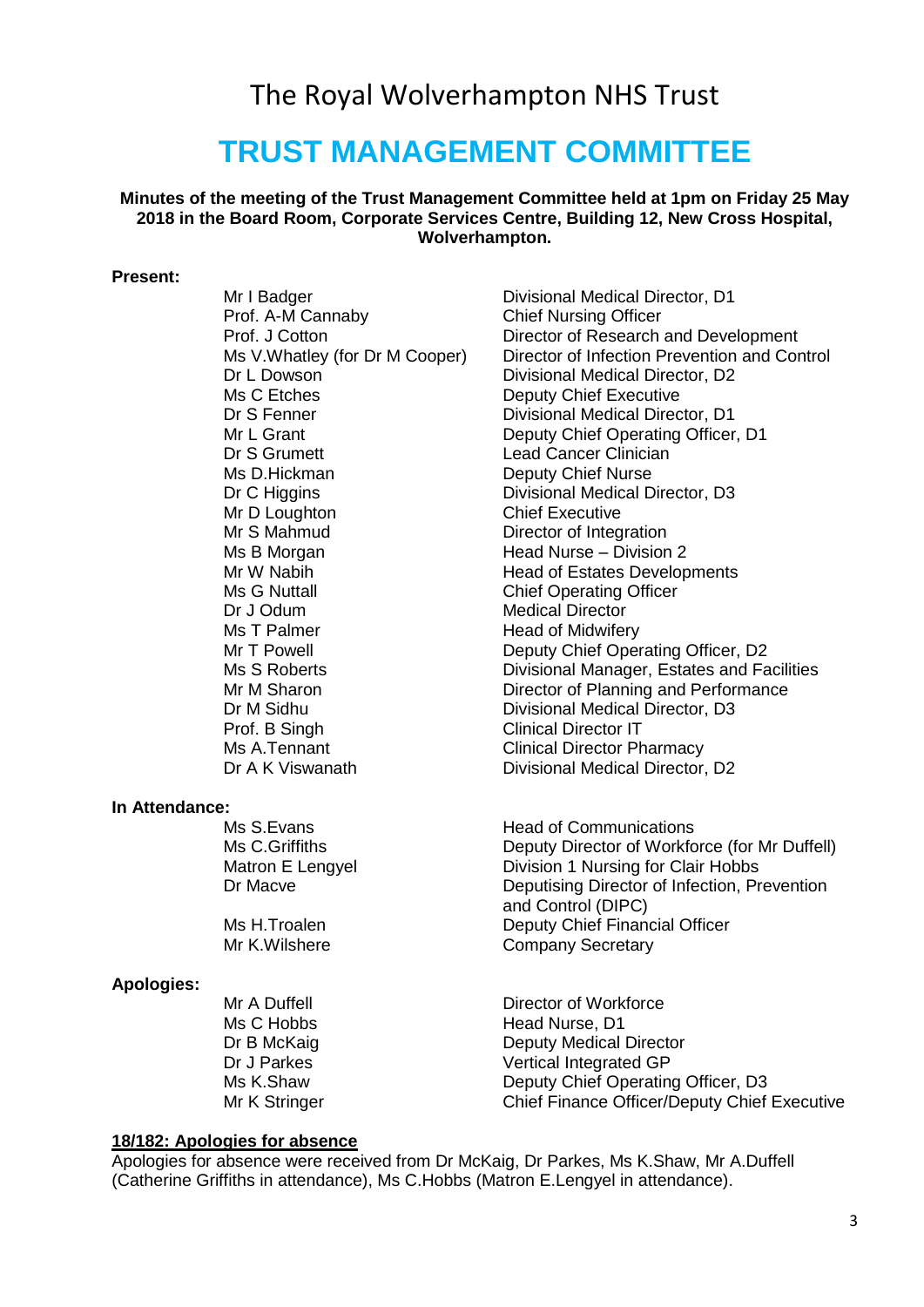# **18/183: Minutes of the meeting of the Trust Management Committee held on 27 April 2018**

There were no changes to the minutes.

#### **It was agreed: that the Minutes of the meeting of the Trust Management Committee held on 27 April 2018 be approved.**

# **18/184: Declarations of Interest**

There were no new or changed declarations of interest given at the meeting.

#### **18/185: Matters arising from the Minutes of the previous meeting**

There were no matters arising from the minutes raised.

# **18/186: Action Points List**

#### **From Friday 27 April 2018 18/179: CQC Report & Action Plan Action: For discussion and action. 25 May 2018**

Mr Loughton clarified that as the draft CQC report has not yet been received this item would be carried over to the next meeting. He thanked staff involved in responding to the further information requests.

#### **18/187: Nursing & Midwifery Workforce - Establishment & Skill-mix**

Prof Cannaby introduced the report based on the process of acuity and dependency scoring now known as the 'Sheffield Model'. She explained that the data is triangulated with further peer information and a confirm and challenge exercise with proposals as part of the Business Planning process. Prof Cannaby highlighted recent investments made in Paediatrics and Neonates, and areas for the next round of work including rehabilitation, SEU and Gynaecology overflow expansion areas.

Dr Dowson asked why Maternity leave was excluded. Prof Cannaby explained why most Trusts exclude Maternity leave from such calculations as a risk area. Dr Dowson asked if this then could give a false view. Prof Cannaby said it could and that some services include a pool of additional staff to cover for Maternity leave.

#### **It was agreed: that the Nursing & Midwifery Workforce - Establishment & Skill-mix Update Report be received and noted.**

#### **18/188: Freedom to speak up Guardian Annual Report**

Mr Wilshere highlighted that the report was provided for information.

#### **It was agreed: that the Freedom to speak up Guardian Annual Report be received and noted.**

# **18/189: Clinical Fellowship Programme**

Prof. Singh introduced the report highlighting a number of key points – that it is an outcome of a joint venture with the University, its inception and initial recent development to 2 years into the programme. He confirmed its focus on the clinical quality and safety agenda and he said that it has been viewed by all who have seen it a success. He referred to the development of it as an 'Out of programme Training programme' with next steps to secure its wider future and support regionally and nationally.

He went on to refer to the development of the 'senior Fellowship' part of the programme. He said that recruitment to date has been a success with the figures in the report. He emphasised that this has reversed the recruitment shortfall trend. He thanked the recruitment staff involved in making and keeping in contact with potential recruits. He went on to say that those exiting the programme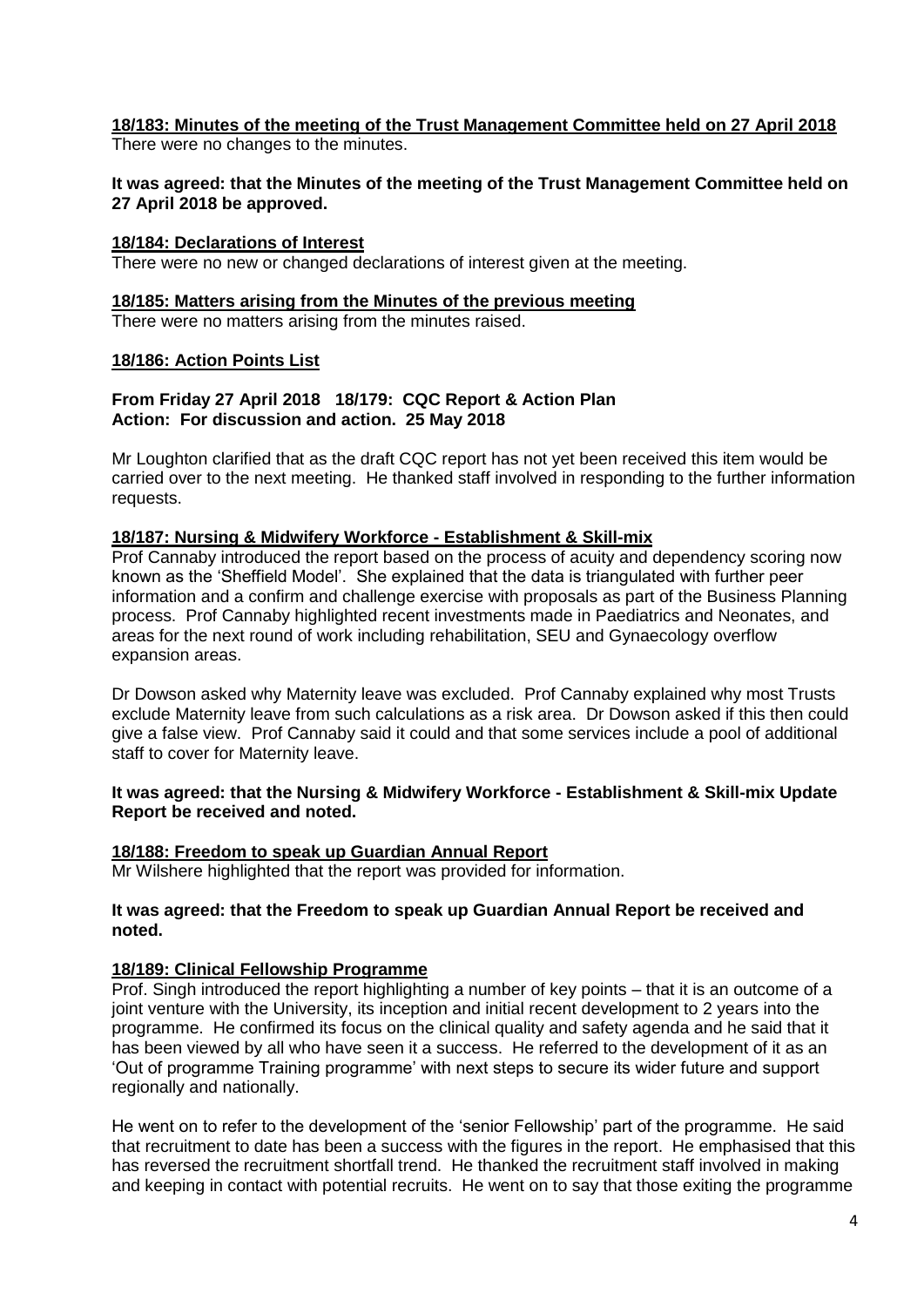are going on to substantive appointments. He highlighted that there have been no complaints or incidents related to Fellows in contrast to other staff previously engaged alongside their active engagement in service improvement. Prof Singh referred to the financial information in the report showing the total cost with a reduction over time in agency staffing spend and areas are targeted on the basis of historical use of agency and temporary staff.

Prof Singh highlighted the Critical Care figures and progress in the report including recruitment of 13 of 17 to date. He said this showed how the services, fellowship and recruitment staff have and can act together to support the programme. Mr Grant agreed with Prof Singh's points and contrasted this with specialties not yet using the programme. Dr Fenner added that the additional staff makes sense as a whole.

Prof Singh went on to refer to the potential for other service areas and the potential benefits that could be derived from this work. He said the report should provide assurance of the cost and benefits of the programme and outline the potential further benefits of the Trust acting as the Deanery for its own Doctors programme and the case being considered for further investment such as locally appointed Doctors to feed into the Senior Fellowship.

Prof Singh explained the difference between a 'traditional' undergraduate based University run Medical School versus the approach taken here as a school within a University, including expansion to initiating local recruits into a direct entry undergraduate programme route at the University of Birmingham Medical School or to other health profession training programmes.

Prof Cannaby said the programme could also support Nursing and Allied Healthcare Professionals (AHP) staff to further aid recruitment and retention. Prof Singh said it was designed to be accessible and useful to the wider health professions progression and he agreed this would be a positive development. Dr Odum supported this approach and the positive approaches with colleagues across the world. Prof Singh confirmed the widening partnerships including with Nigeria, Cape Province (South Africa) and Oman international partnerships who value the programme and opportunity. He added that letters of partnership agreement have been exchanged.

Mr Loughton said this was a very important issue and he congratulated Prof Singh and his team in the achievements to date and the prospect of the developments planned with a potential to help address the known and emerging workforce recruitment situation. He also pointed out the support in turn for maintaining contract income due to the strong staffing situation.

Mr Loughton also highlighted interest from other national bodies and figures and he added this programme could add benefits to Primary care and General practice. He added the need to try and expand the partnerships with other local acute NHS Trusts to expand the potential number and variety of placements. He said there was a risk reputationally if those partners were not able to maintain the positive approach to date in RWT.

Prof Singh promoted the local focus of the programme and the 'out of programme' nature of the opportunity. He thanked the Trust for the initial and ongoing support for the development of the programme. Dr Fenner asked how the expected increase over time in new Doctors. Prof Singh said this provided the opportunity for continuity.

#### **It was agreed: that the Clinical Fellowship Programme Update Report be received and noted.**

**18/190: Emergency Preparedness, Resilience and Response (EPRR) Annual Report** Ms. Nuttall introduced the report for information. She confirmed the Trust remains active in its ongoing preparations.

**It was agreed: that the Emergency Preparedness, Resilience and Response (EPRR) Annual Report be received and noted.**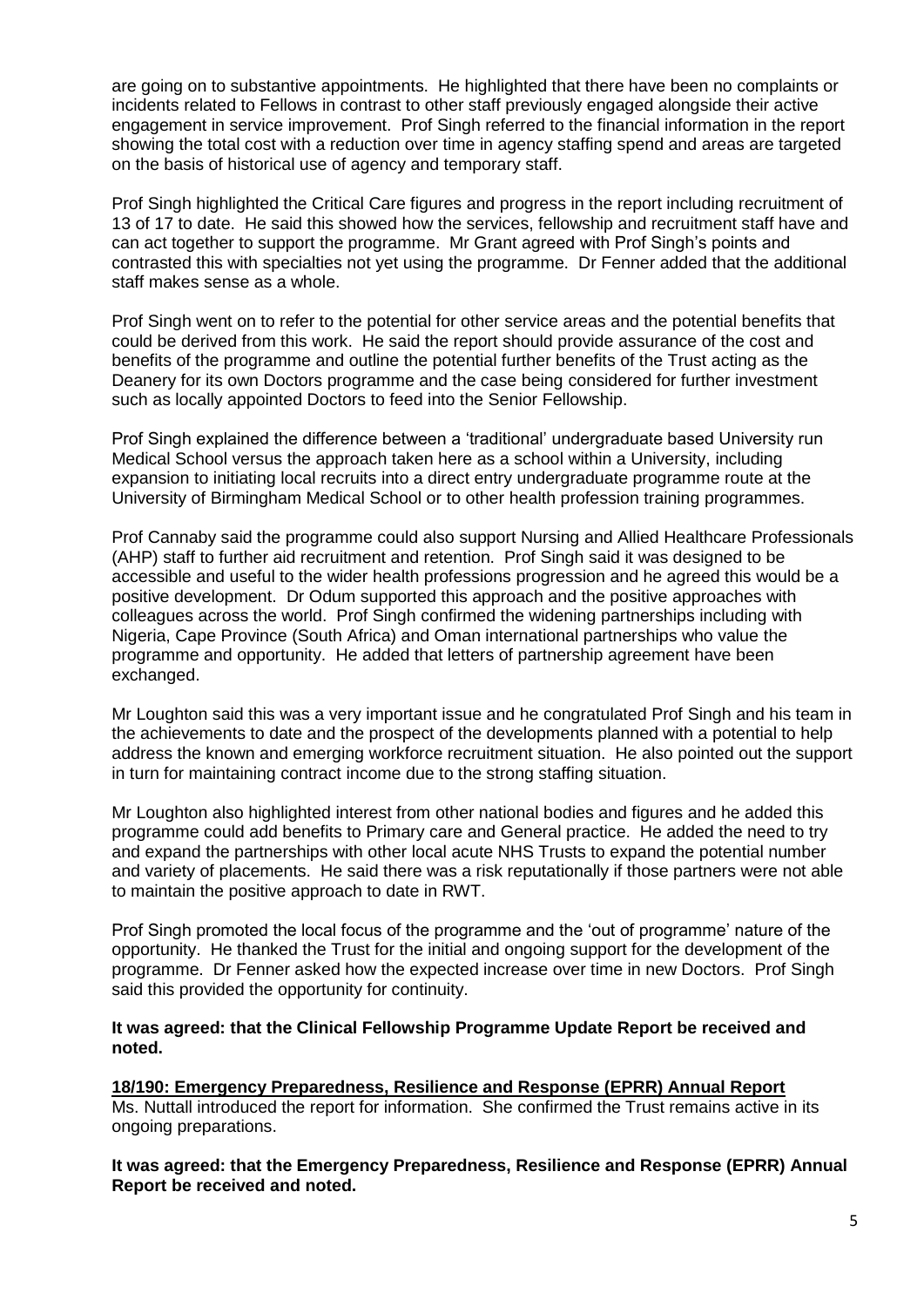# **18/191: Fire Safety Annual Report**

Ms. Roberts introduced the report and confirmed that the mitigations in place post-Grenfell would remain in place until further information is available from central government, the public inquiry and NHSI.

#### **It was agreed: that the Fire Safety Annual Report be received and noted.**

#### **18/192: Staff Survey Action Plans**

Ms. Griffiths introduced the report as a draft, subject to Divisional and Corporate Action Plan completion and confirmation. She highlighted the good results and clear actions such as regarding Appraisals. She confirmed that TMC was being asked to support the approach outlined and the need to assure the delivery of the Action Plans. Ms. Griffiths referred to potential areas for action over the coming 12 months and explained the final version of the plan is being prepared for the Trust Board at the end of June. She confirmed to Mr Loughton the further analysis was now available regarding the breakdown of aspects of the data in Primary Care. Dr Sidhu confirmed recent developments that would have a positive impact on staff in Primary Care. Ms. Griffiths also confirmed the intended use of periodic surveys of staff between the national surveys.

#### **It was agreed: that the Staff Survey Action Plans Report be received and noted.**

#### **18/193: Division 1 Quality & Governance Report**

Dr Fenner introduced the report highlighting that there were no new red complaints and the known open red risks with progress on both. He reviewed progress on the Amber Risks including the recent commencement of the Human Factors training in Theatres, refurbishment of Theatre 5 to allow for the refurbishment of the others and increase overall capacity for a variety of work including some emergency work.

Ms. Lengyel introduced the Nursing aspects in the report including recent new start staff. Dr Higgins confirmed the requirement to revise a risk in the light of recent Locum recruitment.

Ms. Palmer introduced the Midwifery part of the report including the skill mix review out-turn.

Dr Macve asked that the reported MSSA Bacteraemia case be reviewed as she was unsure as to whether it was a previously reported case.

#### **It was agreed: that the Division 1 Report be received and noted.**

#### **Division 1 Business Cases**

#### **18/194: Ortho Geriatrician Consultant**

**It was agreed: that the Ortho Geriatrician Consultant Business Case be approved.**

#### **18/195: Expansion of T & O Services**

**It was agreed: that the Expansion of T & O Services Business Case be approved.**

#### **18/196: Division 2 Quality & Governance Report**

Ms. Morgan introduced the report highlighting the current staffing situation and recent recruitment offers and the recent improved situation since April regarding there being no late observations recorded.

Dr Dowson introduced the Governance aspects of the report and he referred to a recent meeting with Vocare and the CCG regarding Risk 4472, revisions to Governance Structures awaited and the risk regarding potential Safeguarding identification and reporting.

#### **It was agreed: that the Division 2 Report be received and noted.**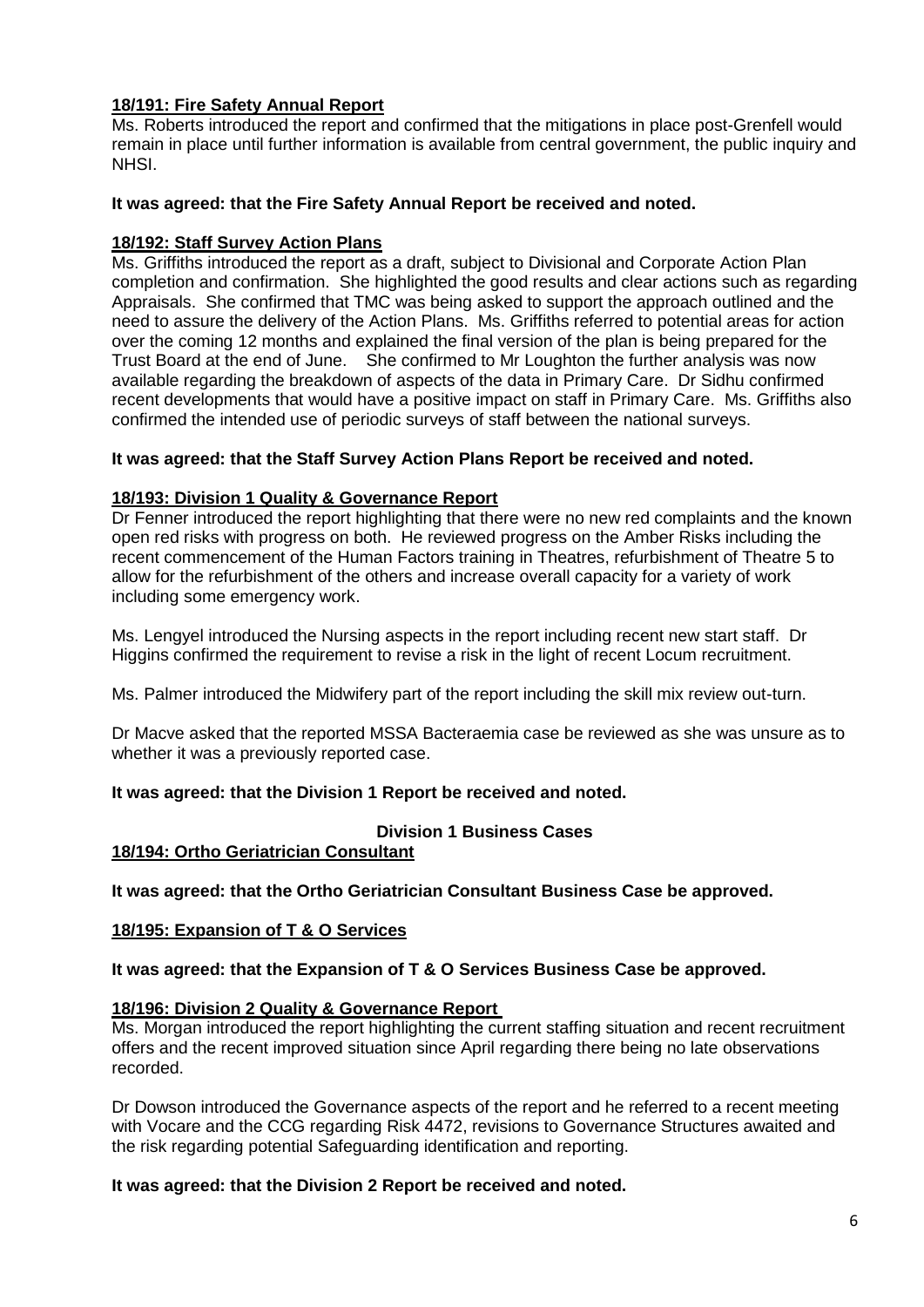#### **Division 2 Business Cases 18/197: Dimethyl Fumarate (TAG 475)**

**It was agreed: that the Dimethyl Fumarate (TAG 475) Business Case be approved.**

# **18/198: Lenvatinib (TAG 498)**

**It was agreed: that the Lenvatinib (TAG 498) Business Case be approved.**

#### **18/199: Ibrutinib (TAG 502)**

**It was agreed: that the Ibrutinib (TAG 502) Business Case be approved.**

#### **18/200: Mepolizumab (TAG 431)**

**It was agreed: that the Mepolizumab (TAG 431) Business Case be approved.**

#### **18/201: Development of Chronic Migraine Service**

#### **It was agreed: that the Development of Chronic Migraine Service Business Case be approved subject to Commissioner agreement.**

#### **18/202: Division 3 Quality & Governance Report**

Dr Higgins introduced the report including the Nursing Staffing situation with positive recruitment in Paediatric Services and planned future recruitment activity alongside the agreed future staffing levels. Dr Sidhu added the Nursing Staffing situation changes in Primary Care. Prof Cannaby asked to be briefed on the situation and changes outside the meeting.

Dr Higgins highlighted the risks most relating to Radiology and the Cannock Hospital Capital equipment in programme alongside recruitment planned for Radiology in the near future.

#### **It was agreed: that the Division 3 Report be received and noted.**

#### **Division 3 Business Cases**

#### **18/203: Co-location of Services**

Mr Sharon confirmed the potential scope to include community estate rationalization following colocation.

#### **It was agreed: that the Co-location of Services Business Case be approved.**

#### **18/204: Digital Transformation of the 0-19 Healthy Child Programme**

**It was agreed: that the Digital Transformation of the 0-19 Healthy Child Programme Business Case be approved.**

#### **18/205: Tapering of Biologic Therapies in Rheumatoid Arthritis**

#### **It was agreed: that the Tapering of Biologic Therapies in Rheumatoid Arthritis Business Case be approved subject to Commissioner agreement.**

#### **18/206: Executive Workforce Summary Report**

Ms Griffiths introduced the Workforce report and highlighted the red indicators regarding sickness absence and recruitment confirming the revised focus on sickness, including a revised Trust target.

**It was agreed: that the Executive Workforce Summary Report be received and noted.**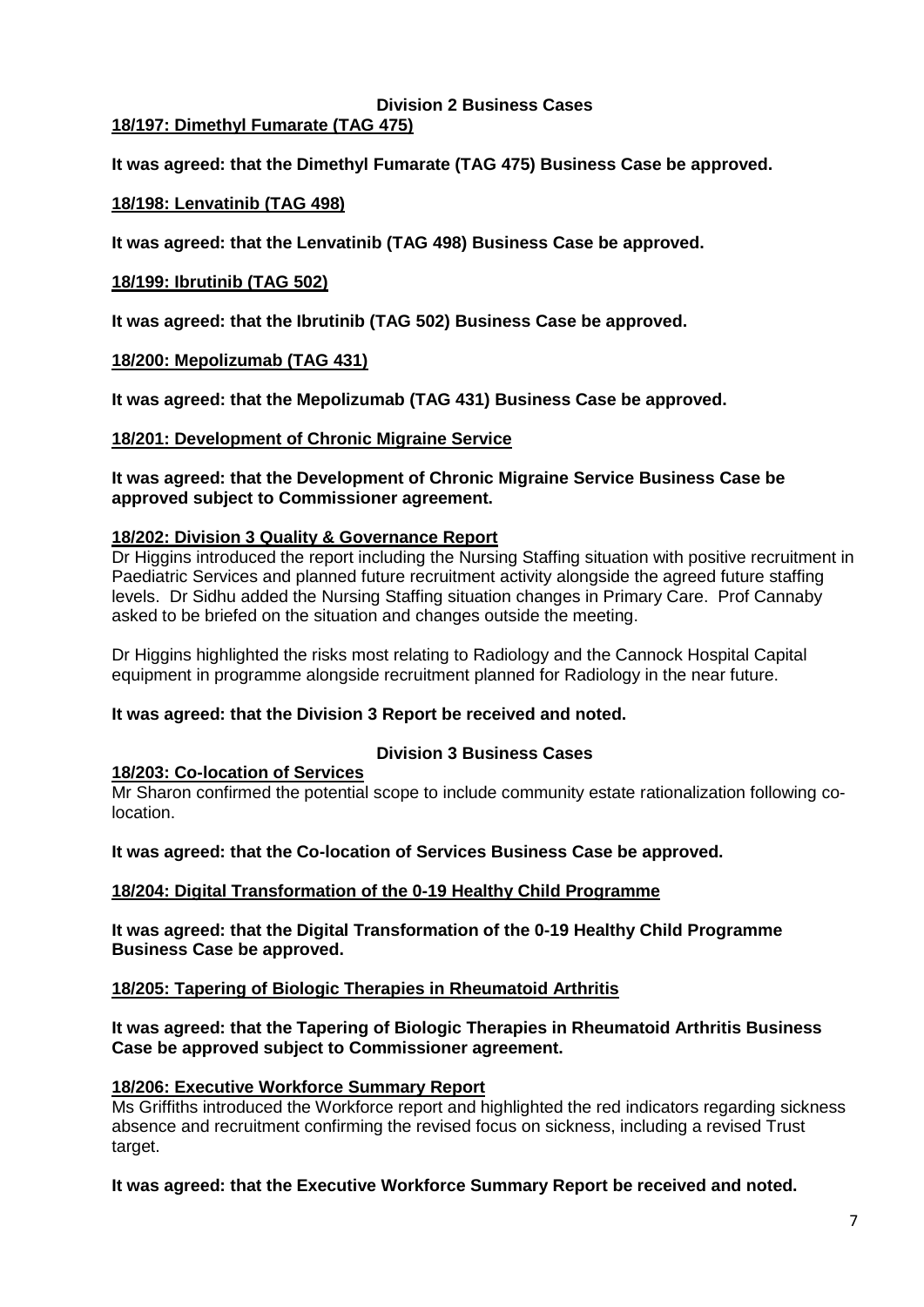# **18/207: Integrated Quality and Performance Report**

Ms Nuttall introduced the report referring to the deteriorating Cancer situation, the review with NHSe and NHSI and their monitoring of the delivery of the action plan alongside the invitation of the Intensive Support Team to support the work in place. She also highlighted the first inclusion of the Division 3 information. Mr Mahmud asked how the meeting had gone. Ms Nuttall reflected on the discussion and that it went as well as it could. Mr Loughton confirmed this. Dr Odum confirmed the focus on the 62 day Cancer target nationally and the inclusion of issues to be resolved through the Cancer alliance process and variation across and between sites and organisations.

Prof Cannaby highlighted the Infection Control situation with national increases in Norovirus and C.Difficile. She highlighted areas for improvement including Safeguarding Training rates, VTE process measurement changes and Radiation incidents increase relating to wrong site requests.

# **It was agreed: that the Integrated Quality and Performance Report be received and noted.**

# **18/208: Report of the Chief Nursing Officer**

Prof Cannaby introduced the report with focus on recruitment and retention with a new Strategy to follow later in the year. She added that the Trust had very recent won the Bernadette Nursing Award. She congratulated the achievements to date of Corporate colleagues in reducing the number of outstanding Policies and Procedures and asked that this level be maintained.

# **It was agreed: that the Update Report be received and noted.**

# **18/209: Trust Financial Position Month 1**

Ms Troalen introduced the report and highlighted the month 1 situation and financial risks requiring further work especially regarding Cost Improvement delivery. Dr Odum asked why there was a projected deficit in Month 1. Ms Troalen said it was because it is our lowest income month and low CIP contribution.

#### **It was agreed: that the Trust Financial Position Month 1 Report be received and noted.**

# **18/210: Minutes Operational Finance Group**

#### **It was agreed: that the Minutes Operational Finance Group be received and noted.**

# **18/211: Financial Recovery Board – monthly update**

Mr Sharon introduced the report and the size of the CIP challenge this year alongside the additional demand activity required to meet contracts plus the assumed level of vacancy factor with less benefit as a non-recurrent saving with the phasing toward the end of the year. He said the Clinical Engagement in the Improvement Programme is positive but without significant impact to date.

#### **It was agreed: that the Financial Recovery Board – monthly update Report be received and noted.**

# **18/212: Psychology Discussion Paper**

Mr Sharon introduced the paper highlighting the complexities involved in scoping the potential for a centralized contract arrangement. He asked for confirmation that all services that needed to contribute had done so. He said there was agreement in principle with Black Country Partnership as the potential provider of mental health services. He said that the approach in adult services and Paediatric Services may need to be different alongside the differentiation of mainstream service need from dedicated RWT need. He said that further detail was awaited and he asked for confirmation of the proposed lead provider arrangement, confirmation of a lead Directorate for negotiations and further work in defining the Business Case in Paediatrics.